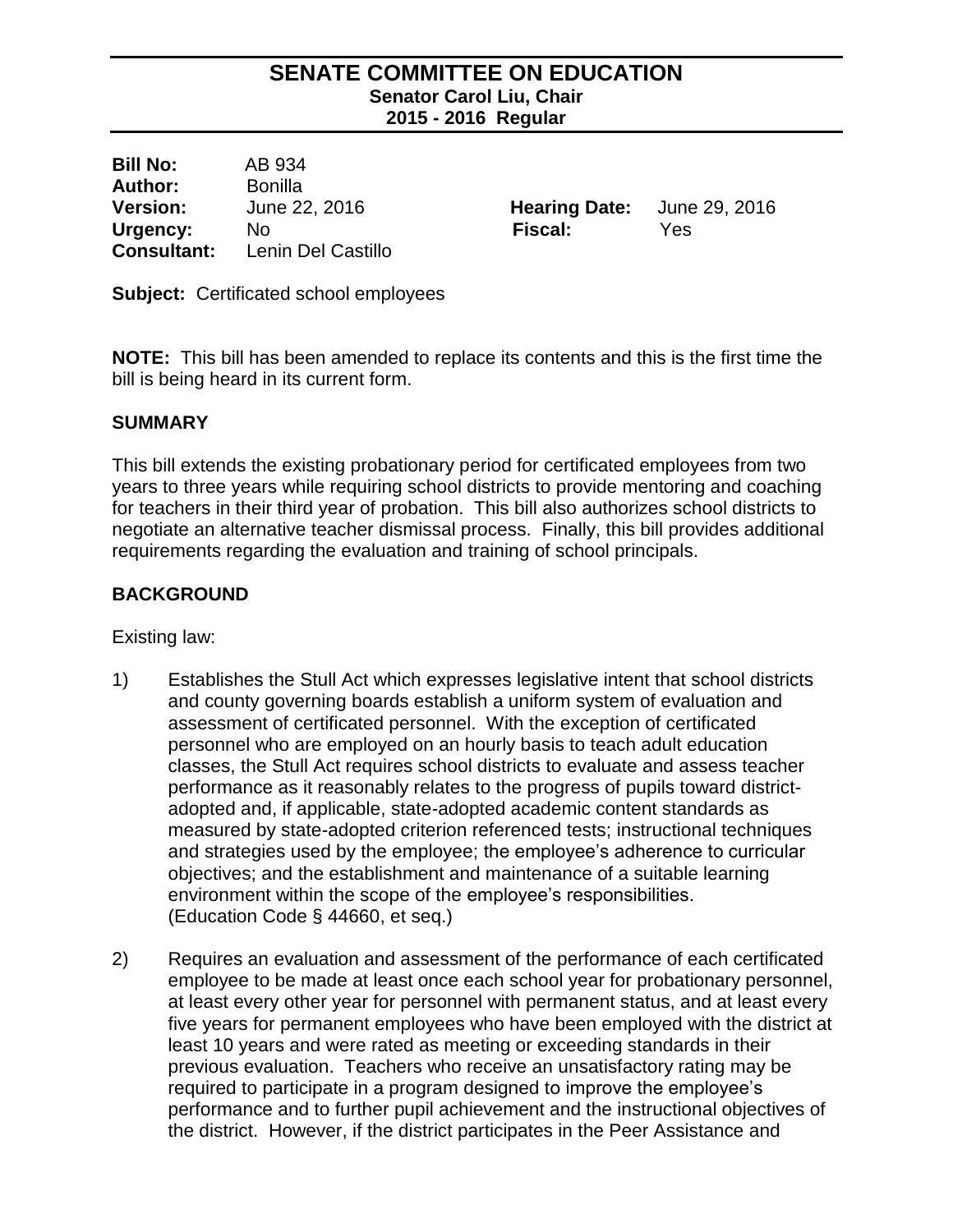Review (PAR) program, then the teachers who receive an unsatisfactory rating are required to participate in that program. (EC § 44664)

- 3) Establishes the Peer Assistance and Review (PAR) program for teachers by authorizing school districts and the exclusive representative of the certificated employees to develop and implement the program locally. The PAR programs are to include multiple observations of a teacher during periods of classroom instruction and sufficient staff development activities to assist a teacher in improving his or her skills and knowledge. The final evaluation of a teacher's participation in the program is made available for placement in his or her personnel file. (Education Code § 44505)
- 4) Provides that a probationary employee becomes a permanent employee after completing two consecutive school years in a position requiring certification. School districts must notify probationary employees of a decision to elect or nonelect for permanent status by March  $15<sup>th</sup>$  of the employee's second consecutive year of employment by the district. During the period of probation, an employee may be dismissed without cause. (EC § 44929.21)
- 5) Requires school districts to provide preliminary notification to a permanent employee that his or her services will not be required for the ensuing year no later than March 15<sup>th</sup> and provide final notification of termination of his or her services by May 15<sup>th</sup>.
- 6) Allows permanent employees that receive a preliminary layoff notice to request a hearing to determine if there is cause for not reemploying him or her for the ensuing year. The hearing shall be conducted by an administrative law judge who shall prepare a proposed decision, containing findings of fact and a determination as to whether the charges sustained by the evidence are related to the welfare of the schools and students. Copies of the proposed decision, which is not binding on the governing board, shall be submitted to the governing board and to the employee on or before May  $7<sup>th</sup>$ . (EC § 44949)
- 7) Prohibits the dismissal of a certificated employee who has achieved permanent status except for one or more causes that are specified in statute, including immoral or unprofessional conduct, dishonesty, unsatisfactory performance, and the conviction of a felony or of any crime involving moral turpitude. Current law also requires a governing board to notify an employee in writing of its intention to dismiss or suspend him or her at the expiration of 30 days unless the employee demands a hearing. Current law prohibits a 30-day notice of Intent to Dismiss or Suspend from being issued between May 15<sup>th</sup> and September 15<sup>th</sup> in any year. (EC § 44932, § 44934 and § 44936)
- 8) Establishes additional notice requirements that school districts must follow when seeking to suspend or dismiss an employee for unprofessional conduct or unsatisfactory performance, as specified, including advance notice of at least 45 days for unprofessional conduct and advance notice of at least 90 days for unsatisfactory performance. (EC § 44938)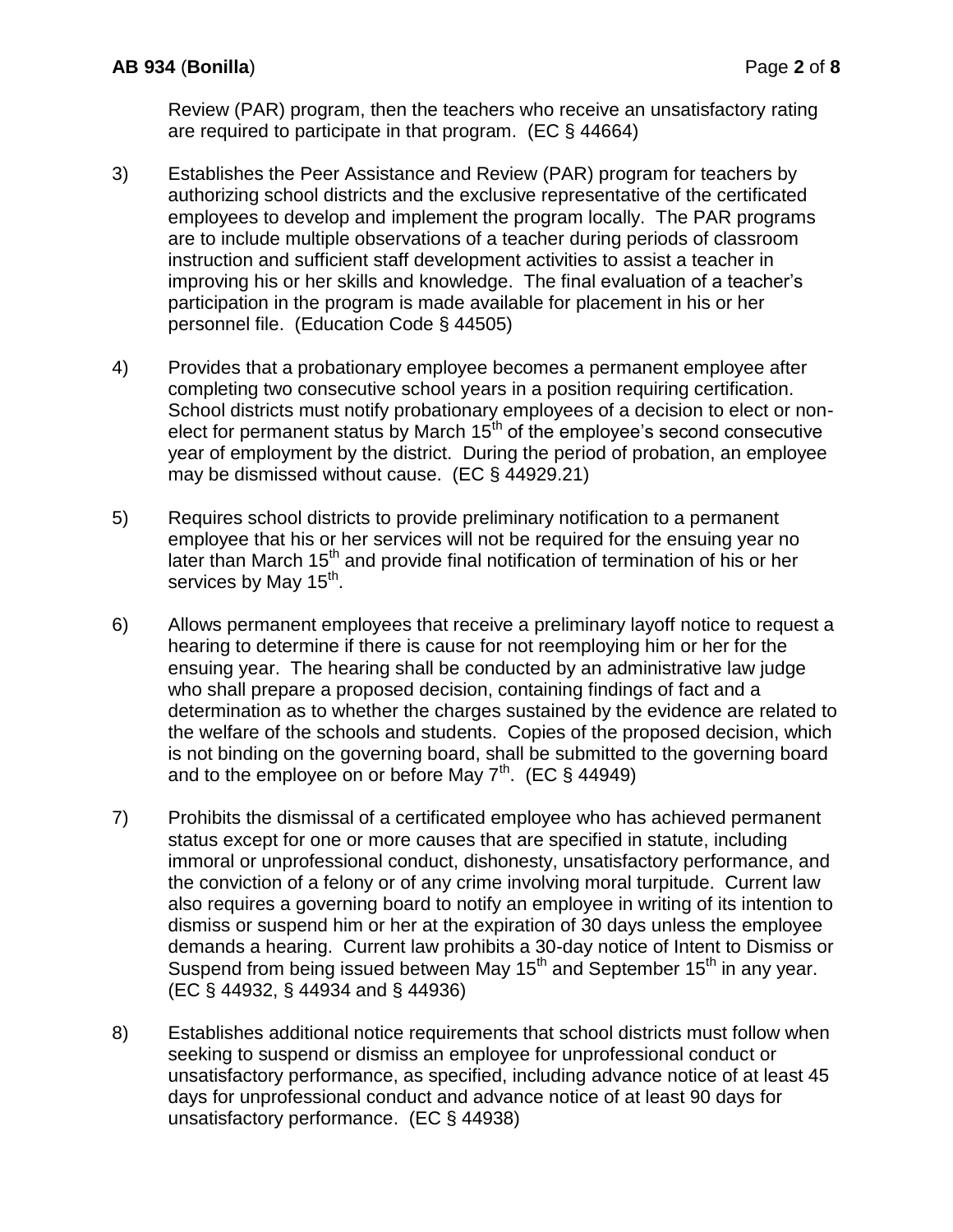9) Authorizes the immediate suspension of a permanent employee for specified conduct including: immoral conduct, conviction of a felony or any crime involving

moral turpitude, incompetency due to mental disability, and willful refusal to perform regular assignments without reasonable cause. (EC § 44939)

- 10) Specifies various requirements regarding dismissal or suspension proceedings, including the requirement that a hearing be conducted by a commission on professional competence made up of three members, as specified. (EC § 44944)
- 11) Specifies that the criteria for effective school principal evaluations may be based upon the California Professional Standards for Educational Leaders, which identify a school administrator as being an educational leader who promotes the success of all pupils through leadership that fosters specified components, including a shared vision, effective teaching and learning, management and safety, and professional and ethical leadership. (EC § 44671)

# **ANALYSIS**

This bill:

- 1) Amends provisions in the Government Code to authorize a school district and the exclusive representative, upon request of either party, to meet and negotiate regarding causes and procedures for the dismissal of certificated employees as an alternative to the various dismissal provisions that currently exist in Education Code § 44944.
- 2) Provides that a highly certificated employee who after being employed for three consecutive years by a school district or county superintendent of schools in a teaching position is reelected for the next succeeding school year shall be classified as and become a permanent employee.
- 3) Provides that a certificated employee who is reelected to a third complete consecutive year shall continue to participate in the mentoring relationship with the support and professional development providers initiated during the California beginning teacher support and assessment program pursuant to Section 44279.2. Provides that the employee is not required to continue other aspects of the program during his or her third year.
- 4) Provides that a certificated employee who had previously been granted permanent status by another school district or county superintendent of schools and who is further reelected and employed during the succeeding school year shall upon reelection for the next succeeding school year to a position requiring certification qualifications be classified as and become a permanent employee, as specified.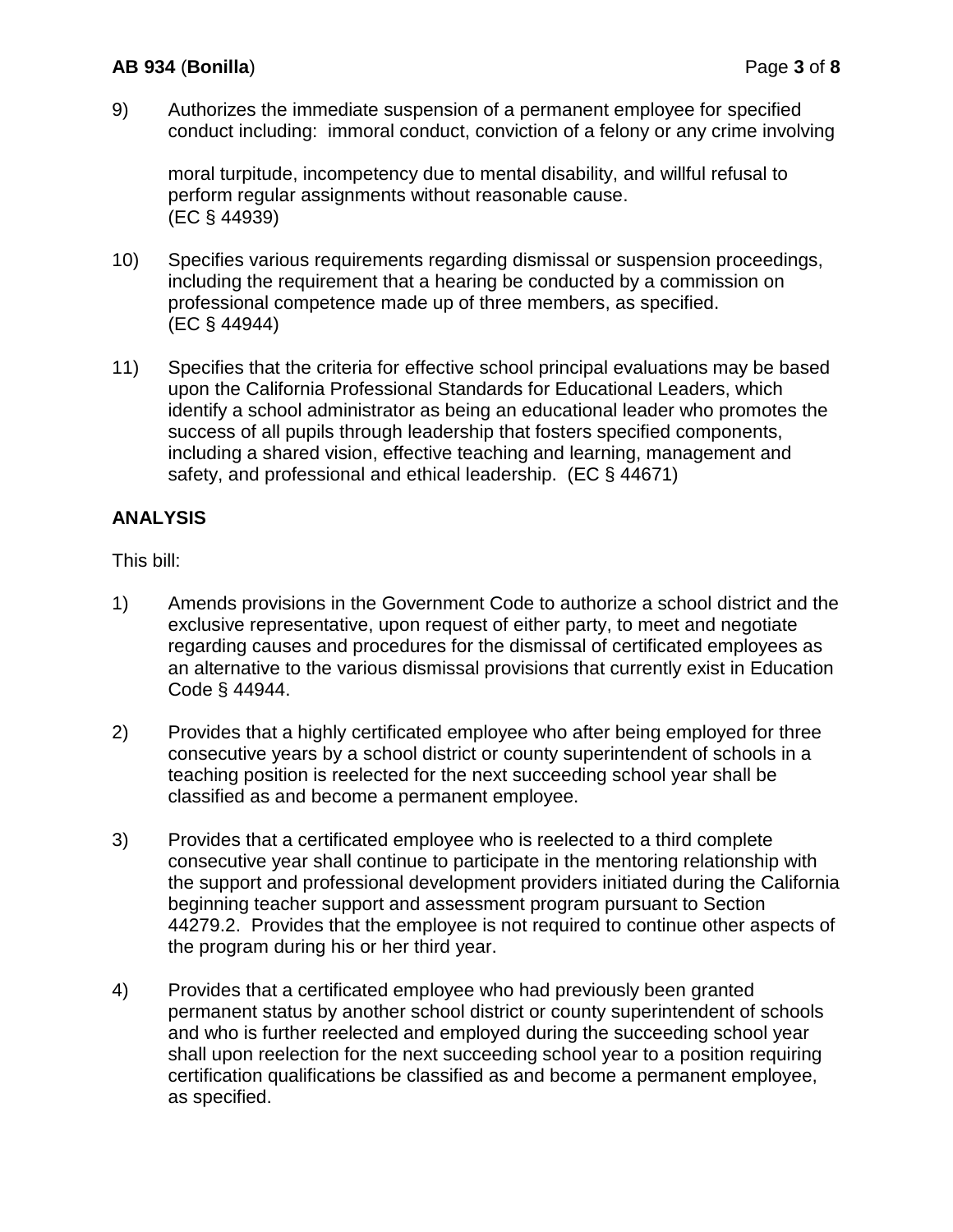# **AB 934** (**Bonilla**) Page **4** of **8**

- 5) Makes conforming changes regarding the extension of the probationary period to three years for certificated employees, as specified, to the various statutory provisions for school district interns.
- 6) Provides that to the extent the bill's provisions conflicts with a provision of an existing collective bargaining agreement as specified, the changes made by this bill shall not apply until expiration or renewal of that collective bargaining agreement.
- 7) Defines a highly effective certificated employee, as specified.
- 8) Requires the individualized program requirement for the professional services credential with a specialization in administrative services to include training on how to properly and effectively evaluate certificated employees. Provides that a credential candidate shall complete the individualized program during the first two years of experience in a full-time administrative position.
- 9) Encourages school districts to create a one-year principal or vice principal support program allowing a highly effective school administrator, as determined by the school district, to support a principal or vice principal demonstrating unsatisfactory performance, who has completed the individualized program for a professional services credential and who is demonstrating unsatisfactory performance, as determined by the school district, to become proficient in the California Professional Standards for Educational Leaders.
- 10) Requires each school district to create a multiple-day administrator training program on how to evaluate teachers. The program shall only be completed by principals, vice principals, or assistant principals, as applicable, who evaluate teachers.
- 11) Provides that school districts may identify who will conduct the evaluation of each school vice principal, and assistant principal.
- 12) Requires that every school principal, vice principal, and assistant principal be evaluated annually for the first and second year of employment in that capacity. Provides that additional evaluations that occur outside of the regular intervals determined by the governing board of the school district may be agreed upon between the evaluator and principal, vice principal, or assistant principal. Allows principals or vice principals to review school success and progress throughout the year.
- 13) Requires the superintendent of a school district to annually submit a report to the governing board of the school district outlining his or her plan for the evaluation and support of principals, vice principals, and assistant principals.
- 14) Specifies the intent of the Legislature that every school principal, vice principal, and assistant principal shall be evaluated as frequently as necessary to ensure that they are satisfactorily proficient in the California Professional Standards for Educational Leaders and are performing effective evaluations of teachers.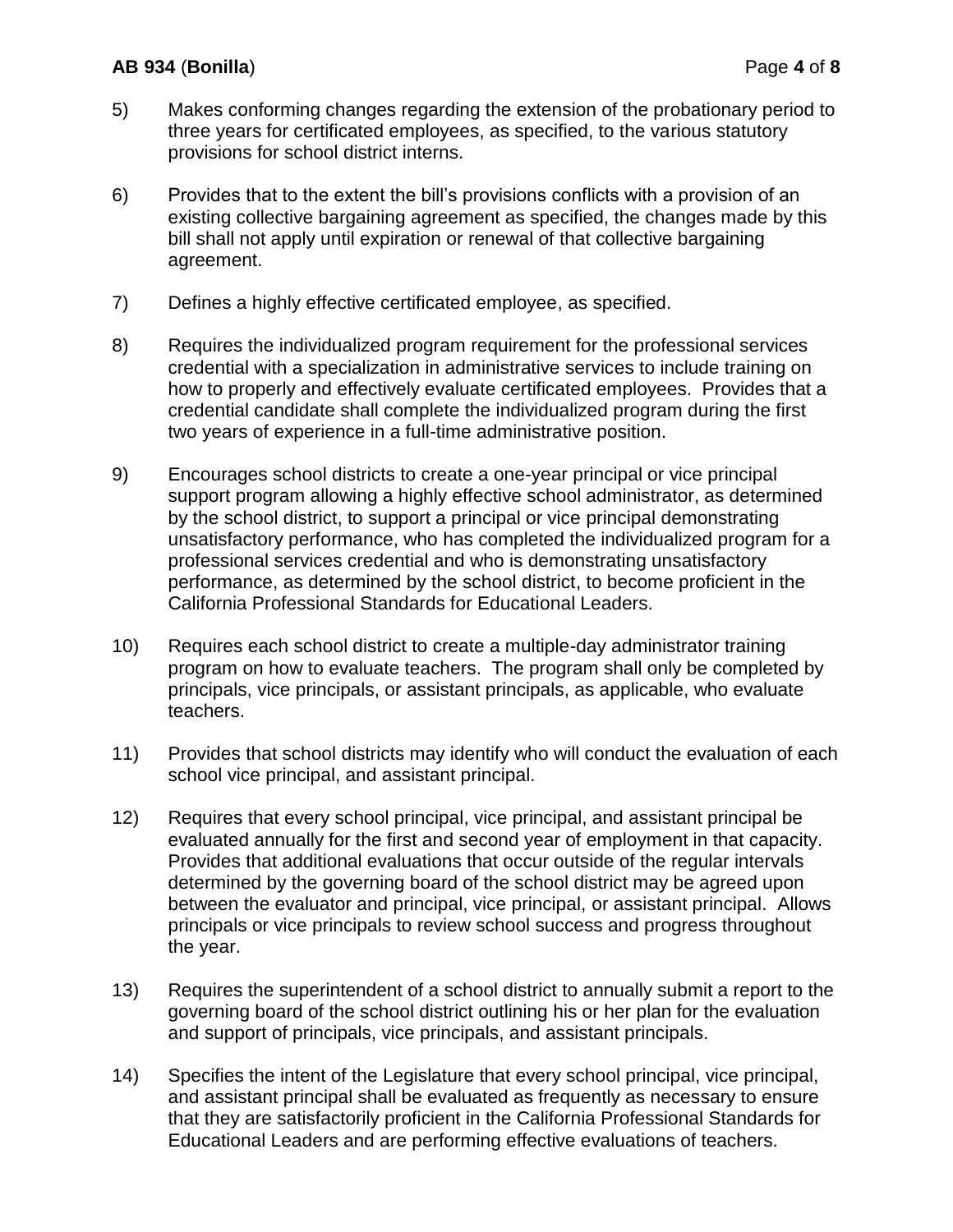### **AB 934** (**Bonilla**) Page **5** of **8**

15) Requires the criteria for principal, vice principal and assistant principal evaluations to be based upon the California Professional Standards for Educational Leaders, as specified.

# **STAFF COMMENTS**

- 1) *Need for the bill*. According to the author's office, "teaching is one of the most important professions a person can pursue. It is both a calling and a career. It requires significant devotion, a willingness to work long hours, and the ability to balance the demands of students, parents, and administrators. Becoming a highly effective teacher is an intensive process. Unfortunately, as the need for talented teachers continues to grow, current and former teachers remain discouraged by difficult working conditions and a desperate need of additional support and professional development. According to the Greatness By Design report written by the Superintendent of Public Instruction Tom Torlakson's Task Force on Educator Excellence, 'local school districts hire teaching candidates and decide what support, if any, to provide on the job. Additional training is a patchwork of overlapping efforts. Observations and evaluations have been haphazard and inconsistent – and quite disconnected from the initial training teachers receive. And if the system fails, we blame the teacher."
- 2) *Extending the probationary period*. This bill requires the probationary period for certificated staff to last for three years, which is an increase of one year over the existing two-year period. For the third year of probation, school districts would be required to provide additional support and training for these teachers. According to the author's office, "a new teacher is on probation for the first eighteen months. During that time, they receive mentorship and training through the Beginning Teacher Support and Assessment (BTSA) program. At the conclusion of BTSA, the teacher is either hired permanently, or released. This process does not acknowledge that some teachers need more than 18 months of support. AB 934 solves this problem by creating a high-performing culture where teachers are given the tools and support to become exemplary performing educators."

Currently, during the two-year probationary period, the law does not require a school district to demonstrate cause or provide due process for employees that are fired within this period. This would remain unchanged for the third year of probation under this measure. While the bill provides additional time for school districts to evaluate whether a new teacher is effective or not and more opportunity for the teacher to improve his or her skills, the Committee may wish to consider whether extending the probationary period is reasonable absent a requirement for school districts to indicate a reason for not electing to keep the teacher and not affording that teacher with due process rights.

Additionally, while the bill requires the mentoring and coaching aspect of BTSA to continue for the third year of probation, not every school district utilizes BTSA as its induction program for new teachers. Induction continues to be the primary route for earning a clear teaching credential for new teachers, but school districts may use other induction programs approved by the Commission on Teacher Credentialing. For this reason, **staff recommends** that the bill's requirement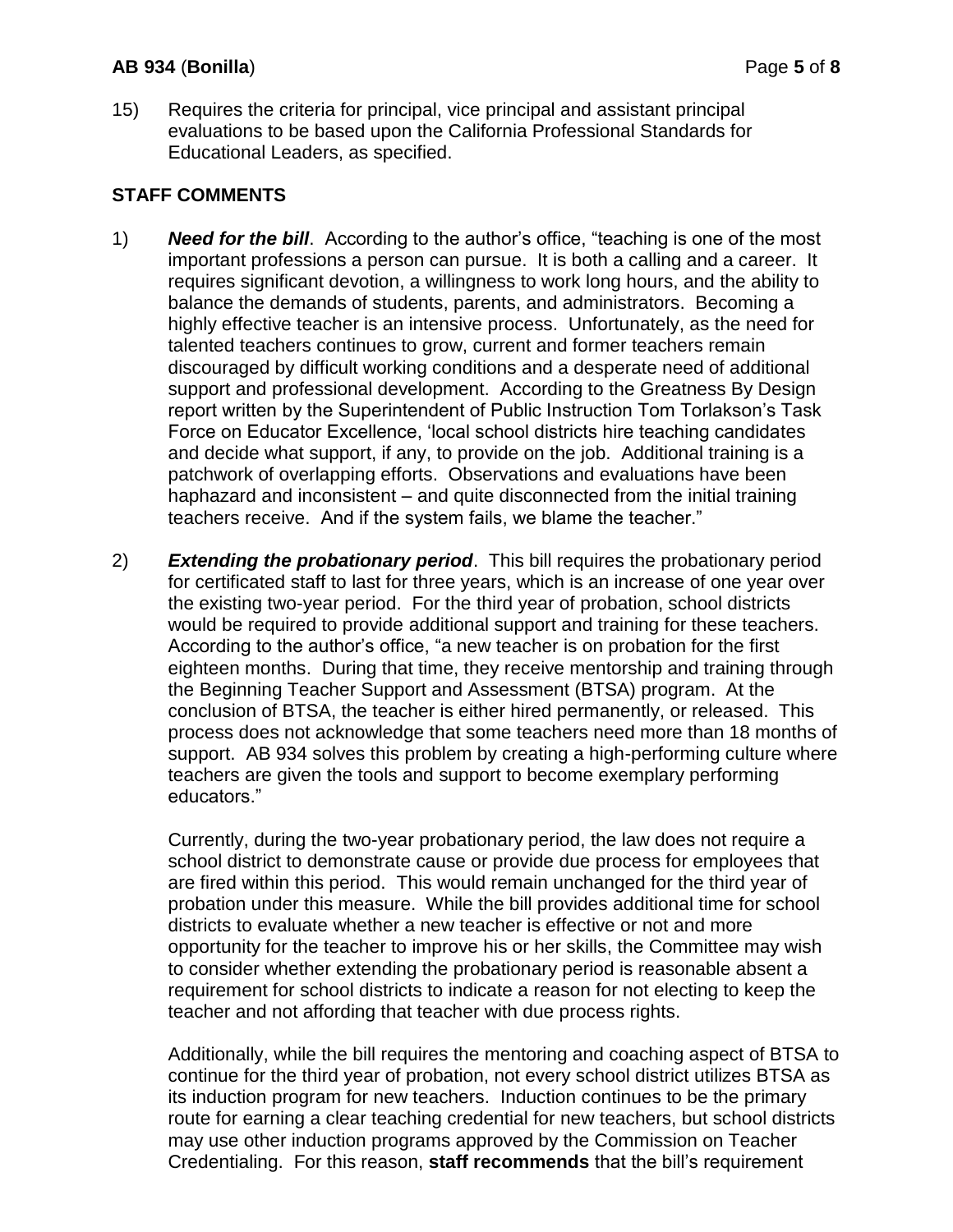regarding the mentoring and coaching aspect of Beginning Teacher Support and Assessment (BTSA) be broadened to include mentoring and coaching consistent with the induction program that the school district currently participates in.

3) *Recent teacher dismissal reforms*. AB 215 (Buchanan, Chapter 55, Statutes of 2014) modified the dismissal procedures for certificated employees and was intended to reduce the timeframe associated with these proceedings in order to save school districts time and money. For all dismissal proceedings, except those initiated pursuant to the accelerated process for egregious misconduct, the bill included several reforms such as removing the summer moratorium on issuing 30-day notices for teacher misconduct cases, accelerating the timeframe for which hearings shall commence, shortening the timeline to complete a hearing, limiting the discovery process, and limiting the motions to amend charges.

AB 215 also created a bifurcated teacher dismissal process by establishing separate procedures for cases involving employees accused of egregious misconduct such as sexual abuse, child abuse, and certain drug crimes. The hearings based on charges of egregious misconduct would be conducted by an administrative law judge only instead of the traditional three-person commission on professional competence.

Given that these dismissal reforms have only been in place for less than two years, the Committee may wish to consider whether it is either premature or necessary at this point to make any changes regarding teacher dismissal. However, to the extent that the existing statutory provisions need further improvement and a school district and its local union are able to negotiate their own unique dismissal procedures (perhaps in conjunction with a peer assistance and review program), that bill would provide that option. Note that the bill's provision would not be a requirement. School districts and their local unions would simply be authorized to negotiate an alternative if they elect to do so.

4) *School administrator provisions*. The bill specifies additional requirements that are intended to increase school administrator accountability and leadership development. Specifically, the bill requires superintendents to use the California Professional Standards for Educational Leaders to evaluate their administrators and also requires school principals and vice principals to complete a training program on how to evaluate teachers. The bill also encourages districts to develop a peer assistance and review program for struggling principals and vice principals.

The Association of California School Administrators and the California School Boards Association indicate several concerns regarding these provisions. First, the bill requires training in employee evaluations for individuals that may not be involved with these assessments. Additionally, the bill limits the flexibility around the length of training and when it must be completed. Further, the Association of California School Administrators indicates that the requirement to develop the administrator training program on how to properly evaluate teachers would be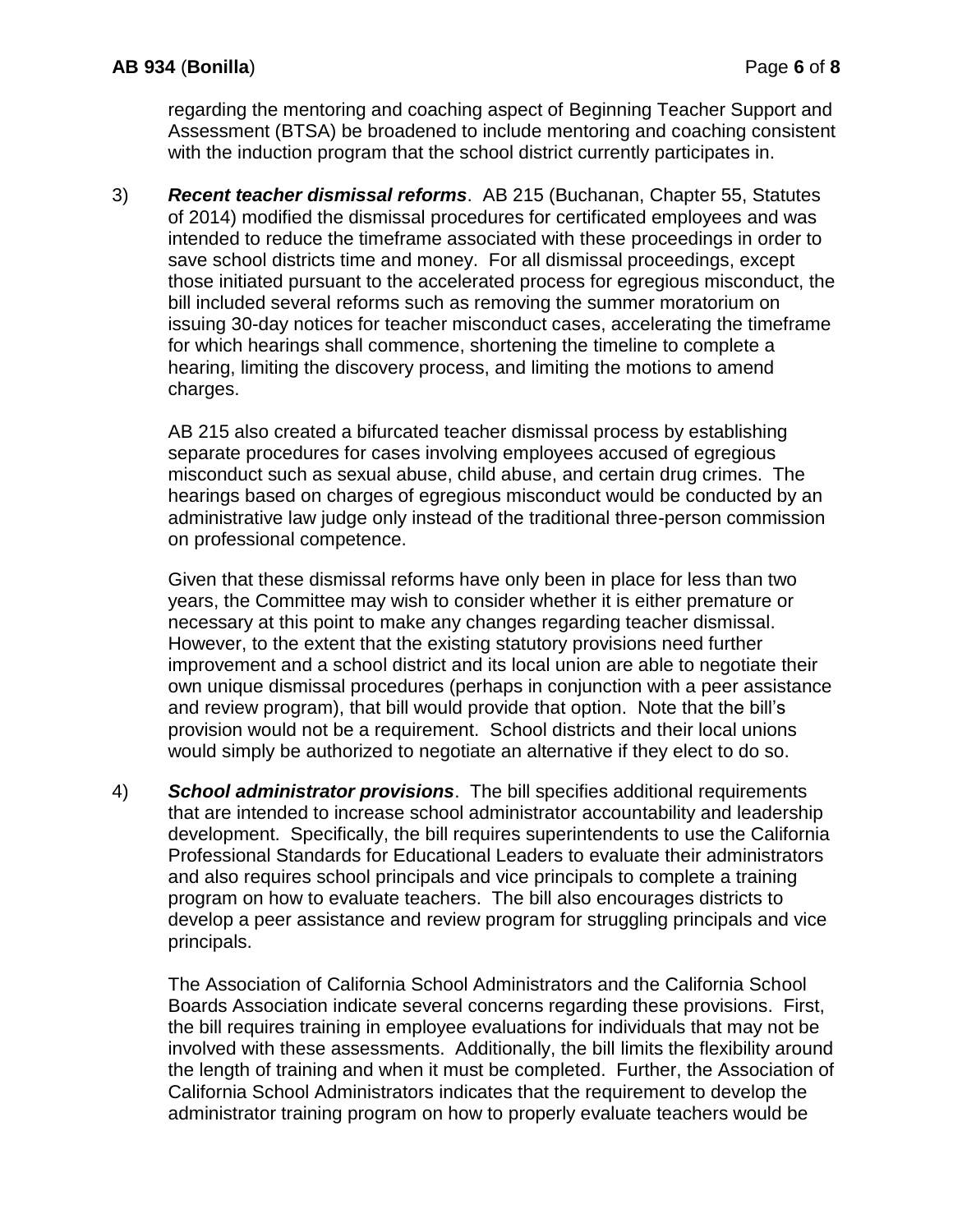extremely costly and should be accompanied by resources to support the program along with allowing the district to determine how long the training should be.

5) *Vergara v. California*. The *Vergara* case was filed here in California by nine public school children from around the state in May 2012. The case challenges various state employment provisions of the education code related to the way the teacher workforce is managed, including seniority and last in, first statutes, and whether they protect incompetent teachers and disproportionately hurt lowincome and minority children. The plaintiffs argue that these laws play out in classrooms and schools in ways that violate students' rights to access equal education under the California constitution. A decision was reached in August 2014 with the plaintiffs prevailing. However, the decision was appealed and the state appeals court reversed the trial court's decision on April 14, 2016. The plaintiffs subsequently filed petition for review with the Supreme Court on May 24, 2016. Depending on the outcome, the *Vergara* case could potentially impact the same provisions of the Education Code that this bill proposes to amend.

## 6) *Related and prior legislation.*

AB 2826 (Weber) specifies additional measures of pupil progress, instructional techniques, and strategies, and adherence to curricular objectives that school districts may use for purposes of teacher evaluation. This bill is scheduled to be heard in this Committee on June 29, 2016.

SB 499 (Liu, 2015) repeals and replaces various provisions of existing law governing the evaluation of certificated employees and also requires school districts to implement a best practices teacher evaluation system, as specified. This bill is pending in the Assembly Education Committee.

AB 575 (O'Donnell, 2015) requires school districts to implement teacher and administrator evaluation systems. This measure is pending in the Senate Education Committee.

AB 1495 (Weber, 2015) proposes various changes to the certificated employee evaluation system known as the Stull Act. This measure failed passage in the Assembly Education Committee.

AB 1078 (Olsen, 2015) would also make changes to the certificated employee evaluation system. This measure failed passage in the Assembly Education Committee.

AB 215 (Buchanan, Chapter 55, Statutes of 2014) modified the dismissal procedures for certificated employees who have attained permanent status and established a separate set of dismissal processes for employees charged only with egregious misconduct.

SB 441 (Calderon, 2013) proposed to amend various provisions of existing law governing the evaluation of certificated employees by requiring the evaluations to use multiple measures, including a minimum of four rating levels, increasing the